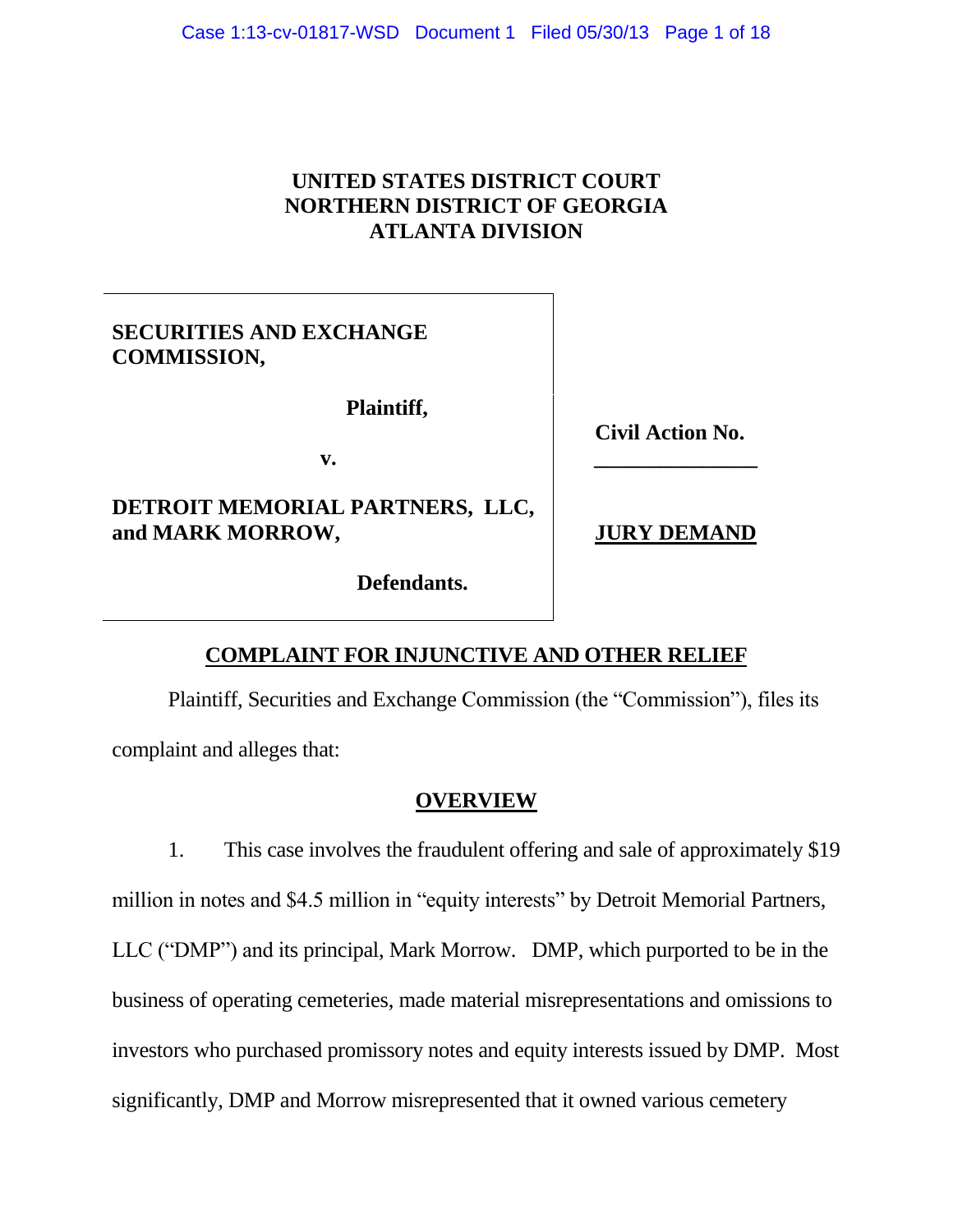properties and that the notes would be secured by those properties in Michigan. In fact, DMP did not own any cemetery properties when most notes were sold and none of the notes were secured. Defendants also misrepresented that the proceeds from the notes would be used to acquire and manage cemeteries. In fact, significant amounts of the proceeds were used to fund Morrow's personal equity interest in DMP, for high risk trading in securities and to pay interest owed to other DMP note holders.

2. A total of approximately \$19 million in DMP notes have been sold to at least 190 investors in multiple states. Substantial investor funds are missing and unaccounted for.

3. Morrow and DMP also raised approximately \$4.5 million from several investors in return for equity interests in DMP. Morrow told at least two of the equity investors that DMP was debt free. In fact, DMP owed significant debt as a result of the note offerings.

#### **VIOLATIONS**

4. The Defendants have engaged and, unless restrained and enjoined by this Court, will continue to engage in acts and practices that constitute and will constitute violations of Sections  $17(a)(1)$ ,  $17(a)(2)$ , and  $17(a)(3)$  of the Securities Act of 1933 ("Securities Act") [15 U.S.C. §§ 77q(a)(1), 77q(a)(2), and 77q(a)(3)].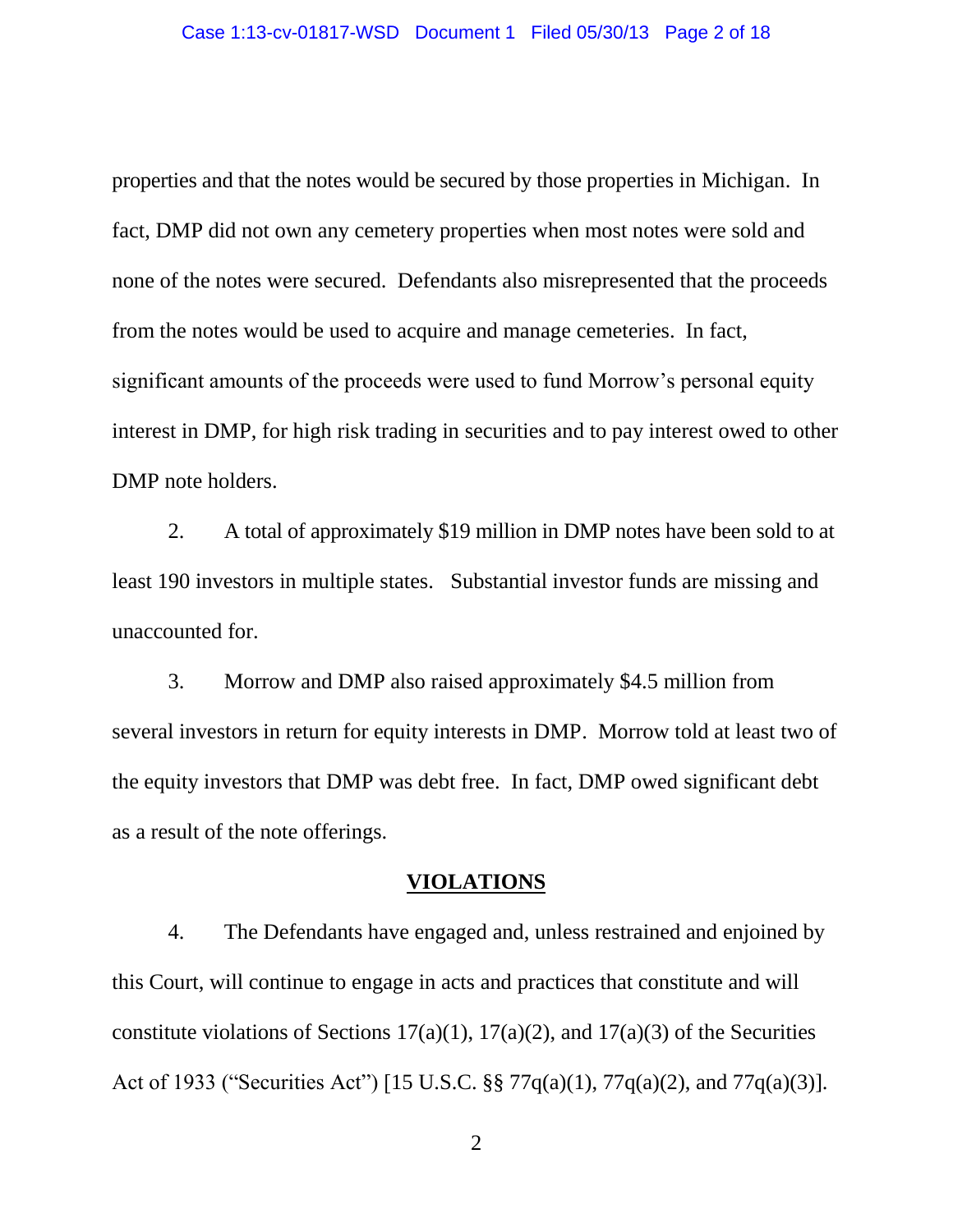5. The Defendants have engaged and, unless restrained and enjoined by this Court, will continue to engage in acts and practices that constitute and will constitute violations of Section 10(b) of the Securities Exchange Act of 1934 ("Exchange Act") [15 U.S.C.  $\S 78j(b)$ ] and subsections (a), (b), and (c) of Rule 10b-5 thereunder [17 C.F.R. § 240.10b-5 (a), (b), and (c)].

6. The Defendants have engaged and, unless restrained and enjoined by this Court, will continue to engage in acts and practices that constitute and will constitute violations of Sections 5(a) and 5(c) of the Securities Act [15 U.S.C. §§ 77e(a), 77e(c)].

#### **JURISDICTION AND VENUE**

7. The Commission brings this action pursuant to Sections 20 and 22 of the Securities Act [15 U.S.C. §§ 77t and 77v] and Sections 21(d) and 21(e) of the Exchange Act [15 U.S.C. §§ 78u(d) and 78u(e)] to enjoin Defendants from engaging in the transactions, acts, practices, and courses of business alleged in this complaint, and transactions, acts, practices, and courses of business of similar purport and object, for civil penalties and for other equitable relief.

8. This Court has jurisdiction over this action pursuant to Section 22 of the Securities Act [15 U.S.C. § 77v] and Sections 21(d), 21(e), and 27 of the Exchange Act [15 U.S.C. §§ 78u(d), 78u(e) and 78aa].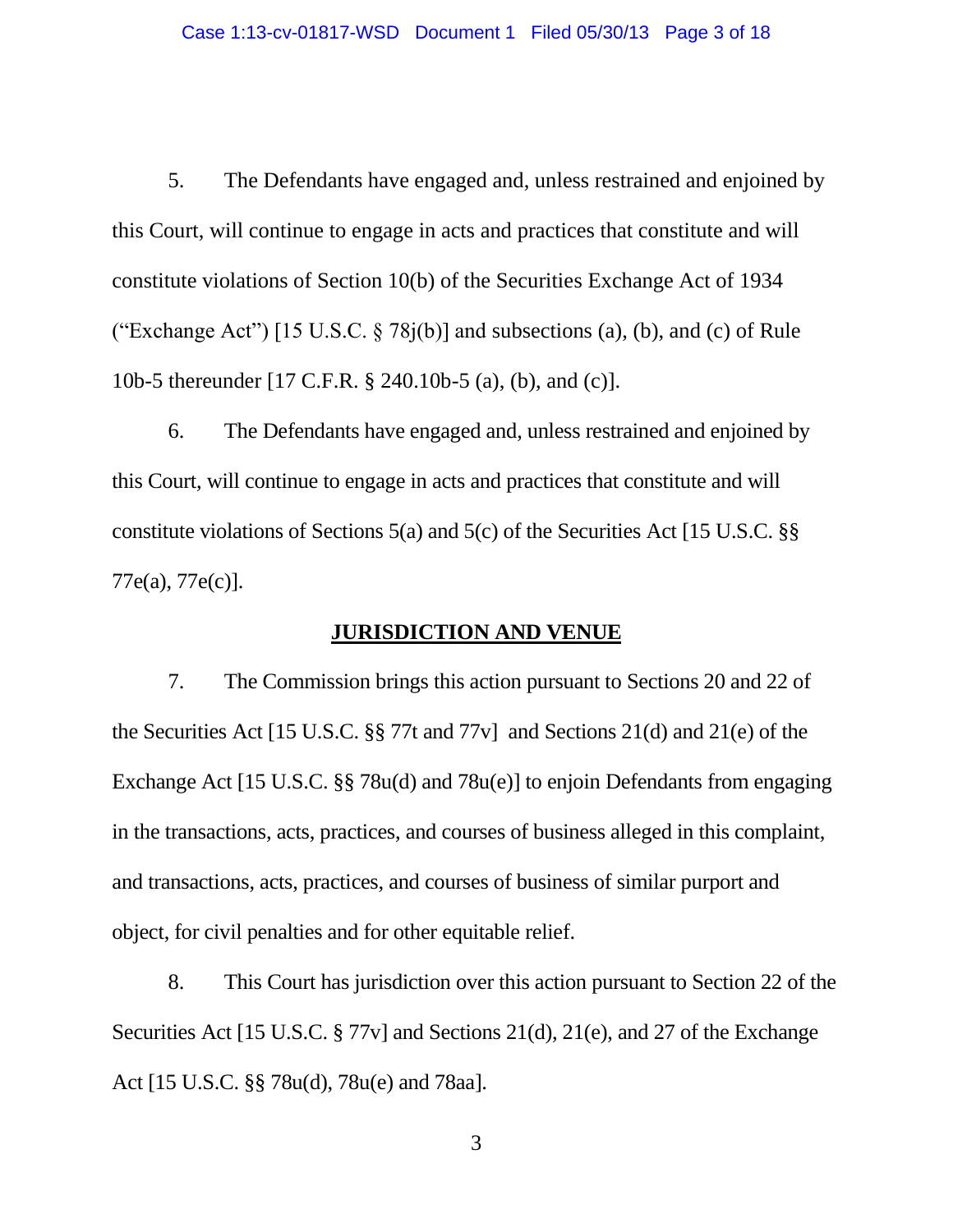9. Defendants, directly and indirectly, made use of the mails, the means and instrumentalities of interstate commerce and the means and instruments of transportation and communication in interstate commerce, in connection with the transactions, acts, practices, and courses of business alleged in this complaint.

10. Certain of the transactions, acts, practices, and courses of business constituting violations of the Securities Act and the Exchange Act occurred in the Northern District of Georgia. Some of the note purchasers as described herein reside in the Northern District of Georgia.

11. Defendants, unless restrained and enjoined by this Court, will continue to engage in the transactions, acts, practices, and courses of business alleged in this complaint, and in transactions, acts, practices, and courses of business of similar purport and object.

### **THE DEFENDANTS**

12. **Mark Morrow**, 51 years of age, is the managing member of DMP. Morrow resides in Cincinnati, Ohio, and has held a number of securities licenses, including series 7, 9, 26 and 42 licenses. Morrow has been in the securities industry since 1987, and he was associated with Landmark Investment Group, a registered broker dealer, from 1999 to October 2012.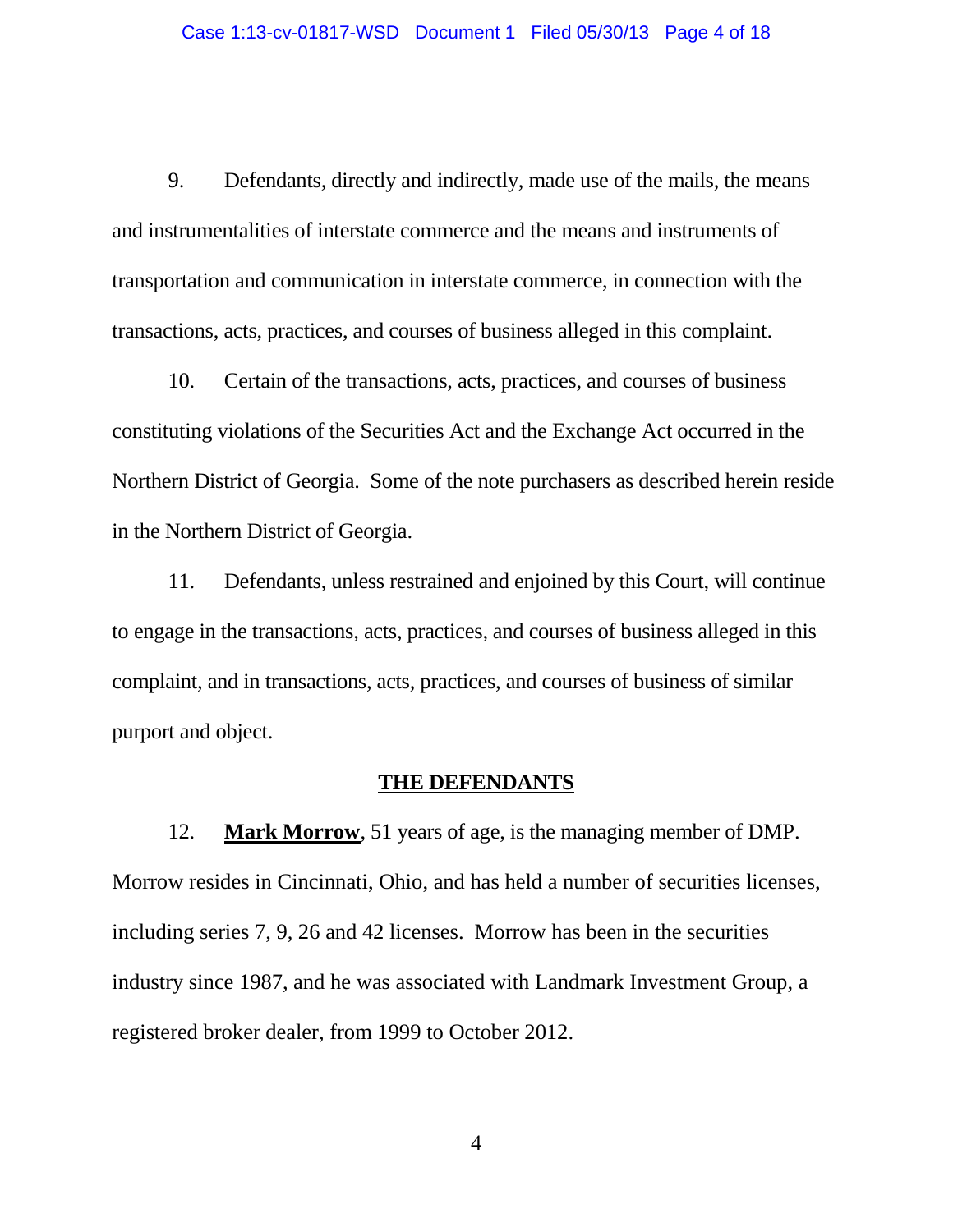13. Morrow was a long time business associate of Angelo Alleca, an Atlanta resident. Alleca and his advisory firm, Summit Wealth Management, Inc. ("Summit") are defendants in a related action styled *SEC v. Alleca, et al.*, 1:12-cv-03261-WSD (N.D. GA). Morrow and Alleca initially met while each was employed by Olde Discount Corporation, which is now defunct, and later joined together to operate a joint broker-dealer and investment advisory business.

14. Prior to the offerings discussed in this complaint, Morrow and Alleca split up their businesses, with Morrow taking the broker-dealer side of the business (Landmark Investment Group, Inc.) and Alleca keeping the investment advisory business (Summit).

15. **Detroit Memorial Partners, LLC** is a Delaware limited liability company. DMP owns a 49% equity interest in Midwest Memorial Group, LLC ("MMG"), which owns and operates 28 cemetery properties in Michigan. DMP's "principle place of business" is Morrow's house in Ohio.

## **DMP AND MMG ARE FORMED TO PURSUE THE ACQUISTION OF CEMETERIES**

16. In 2007, Morrow decided to pursue a bid to purchase 28 cemeteries in Michigan that were in receivership. In September 2007, he formed DMP to facilitate the purchase of the cemeteries.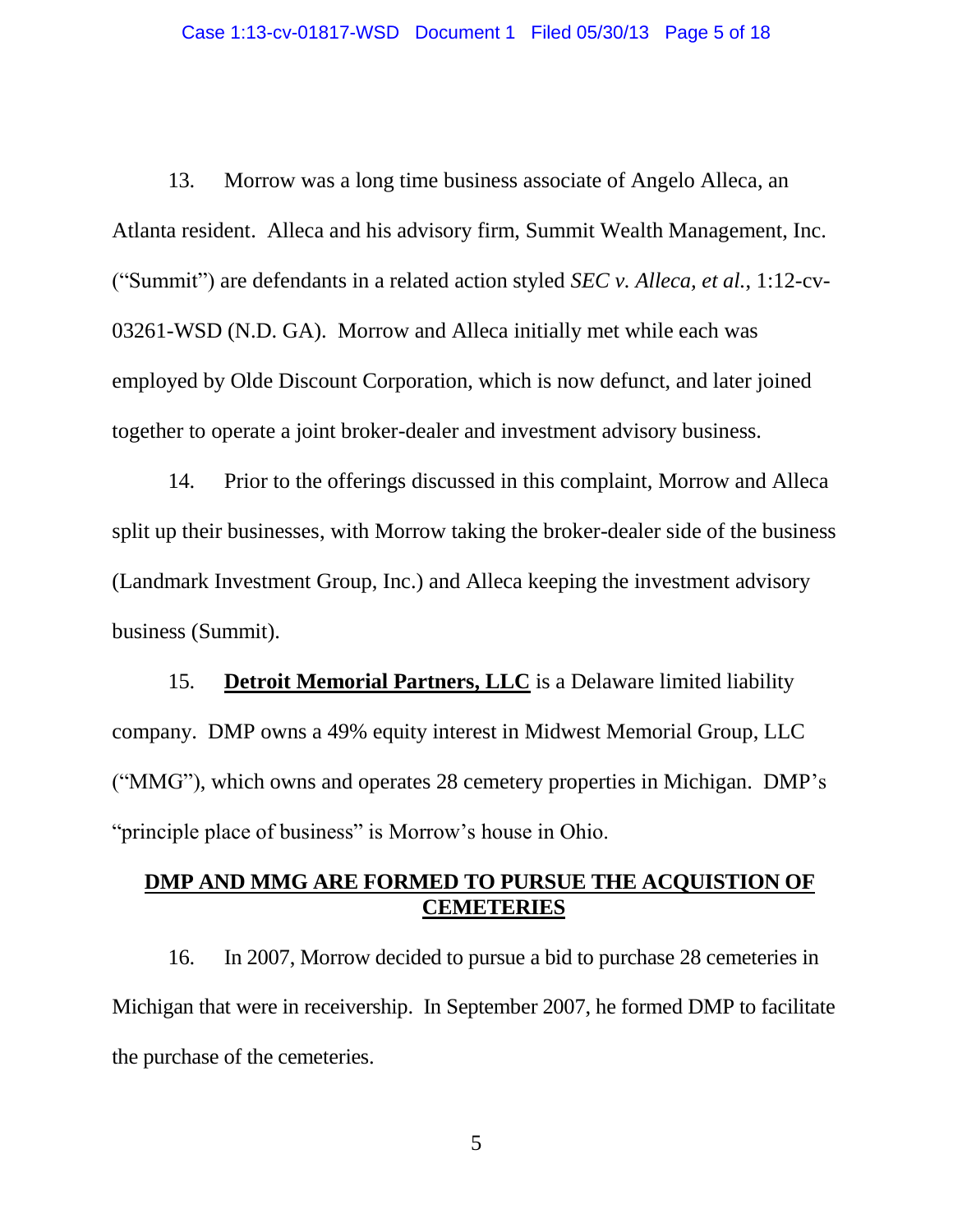17. Morrow owns a 39% membership interest in DMP and is DMP's managing member. Pursuant to the DMP operating agreement, Morrow maintains complete operational control over DMP.

18. According to the DMP operating agreement, two thirds of the membership interests must approve any change to the managing member or any change in the DMP ownership interests.

19. Given that Morrow controls 39% of the membership interests, he has veto power of any change in the ownership structure of DMP and cannot be removed as managing member without his consent.

20. Morrow convinced a wealthy businessman, whose wife was a client of Summit, to invest approximately \$22 million for the acquisition of the cemeteries. Rather than contributing through DMP, the businessman formed Westminster Memorial Group, LLC ("Westminster"), to invest in the venture.

21. DMP and Westminster formed Midwest Memorial Group, LLC ("MMG") to be the actual purchaser of the cemeteries. DMP owned 49% of MMG and Westminster owned 51%.

22. The MMG operating agreement contains a "waterfall" provision with respect to MMG distributions of profit that gives Westminster certain preferences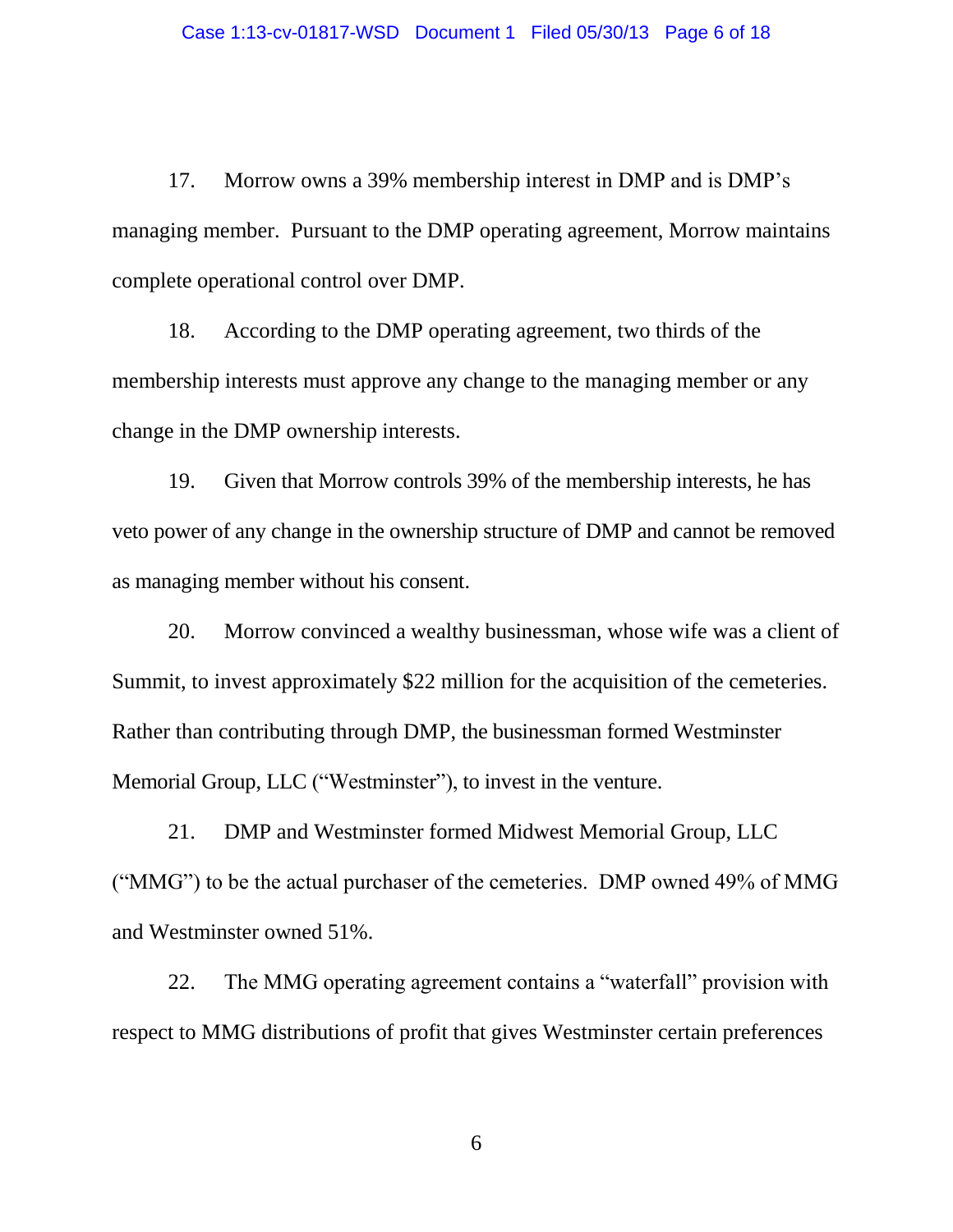over DMP, including the right of Westminster to recoup 100% of its capital contribution before DMP was entitled to any distributions.

23. The MMG ownership structure was negotiated and approved by Morrow before the first DMP promissory notes were sold.

### **THE NOTE OFFERINGS BY DMP**

*DMP Offers and Sells Notes Between 2007-2009 to Fund the Acquisition of the Cemeteries*

24. In addition to the \$22 million investment from Westminster, Morrow sought approximately another \$10 million, purportedly to make a successful bid to acquire the cemeteries. Morrow and DMP asked Alleca to raise the additional money from Summit investment clients and authorized Alleca to sell promissory notes issued by DMP.

25. From October-December 2007, Alleca and his advisors at Summit sold approximately \$9.5 million worth of DMP promissory notes to approximately 99 clients of Summit.

26. Once it became apparent that it would take longer to close the cemetery purchase than initially expected, Morrow transferred the proceeds from the initial note sales to an investment account and authorized Alleca to trade with the funds.

27. Alleca lost more than \$5 million of the note proceeds in risky, shortterm equity trading in early January 2008.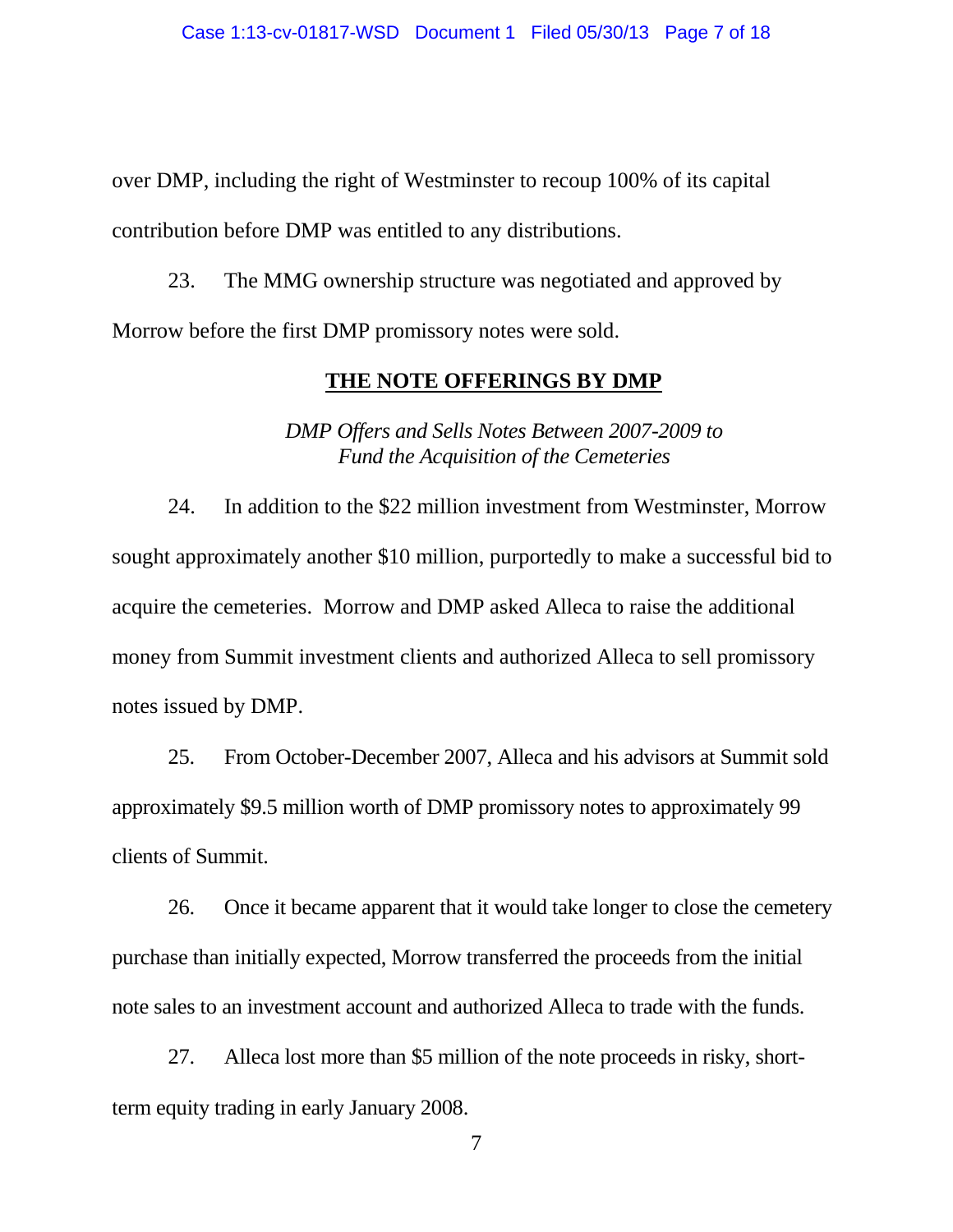28. Morrow demanded that Alleca make up the losses.

29. Alleca sold additional DMP promissory notes between January 23, 2008 and September 16, 2009, bringing in approximately \$8.2 million in additional funding.

30. The proceeds of the 2007-2009 note sales (the "Initial Offering") were deposited into a bank account exclusively controlled by Morrow.

31. Morrow received copies of the subscription agreements and documentation related to each note purchaser during Initial Offering.

32. Morrow was aware of and authorized the Initial Offering on behalf of DMP.

33. A DMP private placement memorandum was circulated to investors in connection with the Initial Offering.

34. While Alleca drafted this private placement memorandum on behalf of DMP, Morrow reviewed drafts of the document before it was finalized and distributed to potential investors.

35. Morrow was the only individual with authority to authorize the offering and sale of the DMP notes.

36. The private placement memorandum contained the following misrepresentations, among others: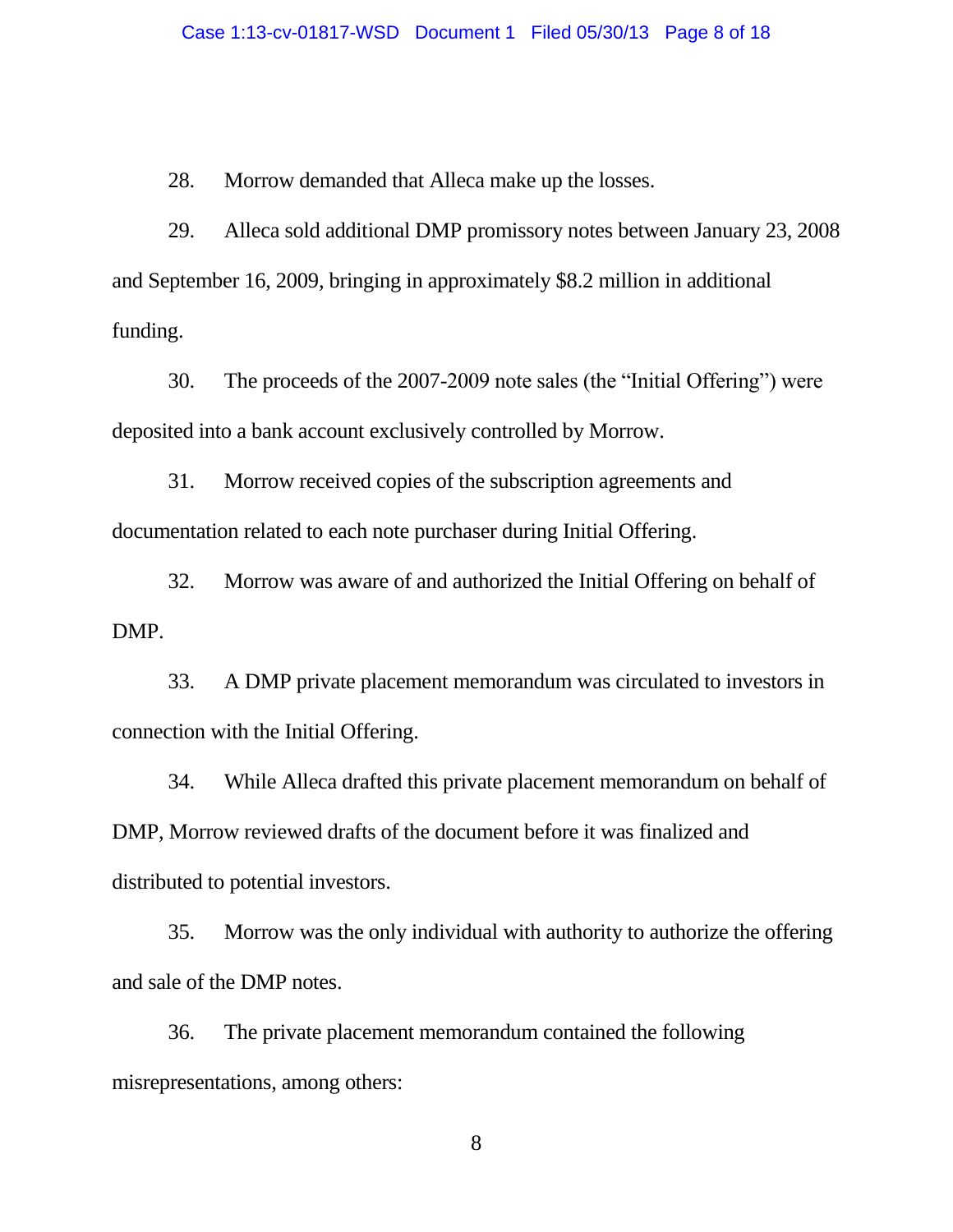a. "The Notes . . . will be secured by real property and equity interest in 28 Michigan cemeteries." In fact, no security interest was ever perfected or recorded with respect to the notes. DMP had no real property or ownership interest in the cemeteries with which to secure the notes.

b. "Independent of the amounts raised in this offering, [DMP] will, after completing the purchase transaction, have equity in real property and cemeteries and other assets available to use to pay principal or interest on the Notes." In fact, DMP had no assets at all at the time of the Initial Offering. Moreover, the private placement memorandum did not disclose that Westminster would have a preference to distributions from MMG's cemetery operations.

c. "The Company is in the business of owning and managing cemeteries." In fact, DMP never owned or managed any cemeteries. It was merely a holding company owning a minority stake in MMG.

d. "The senior management team has . . . more than 150 dedicated employees." In fact, DMP had no employees.

e. "The Company has recently purchased the assets of twenty eight cemeteries located throughout the state of Michigan." In fact, at the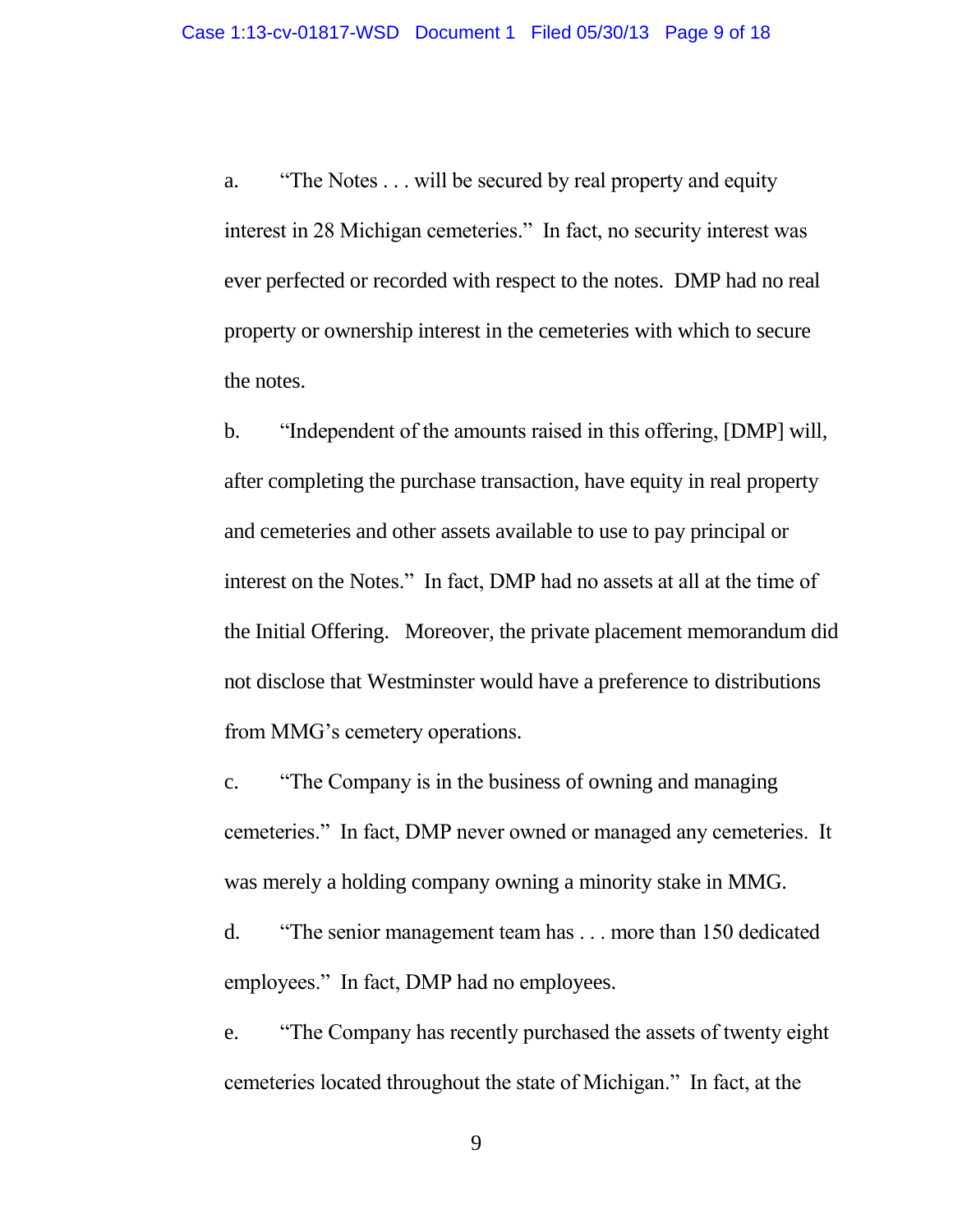time of the Initial Offering, no cemetery properties had been purchased by any entity affiliated with DMP. Moreover, DMP never purchased the assets of the cemeteries. Instead, MMG bought those assets.

f. "The use of the proceeds will be to acquire and manage cemeteries." In fact, approximately \$5.8 million of the proceeds from the note offering were used to purchase Morrow's 39% equity share of DMP; substantial proceeds were used were used for Alleca's high-risk trading and a substantial amount of those funds were lost; and proceeds from some note sales after December 2007 were used to make interest payments to existing note holders.

37. The Initial Offering was not registered with the Commission.

38. Using funds from the Initial Note Offering, funds from the equity investments described below and funds contributed by Westminster, MMG purchased the cemeteries in the summer of 2008.

#### *The 2012 Note Offering*

39. DMP offered a second round of notes in 2012 (the "2012 Offering") shortly before many of the initial notes were due to mature. Approximately \$1.3 million in notes were sold to 18 investors in March 2012.

40. Morrow knew of and authorized the 2012 Offering on behalf of DMP.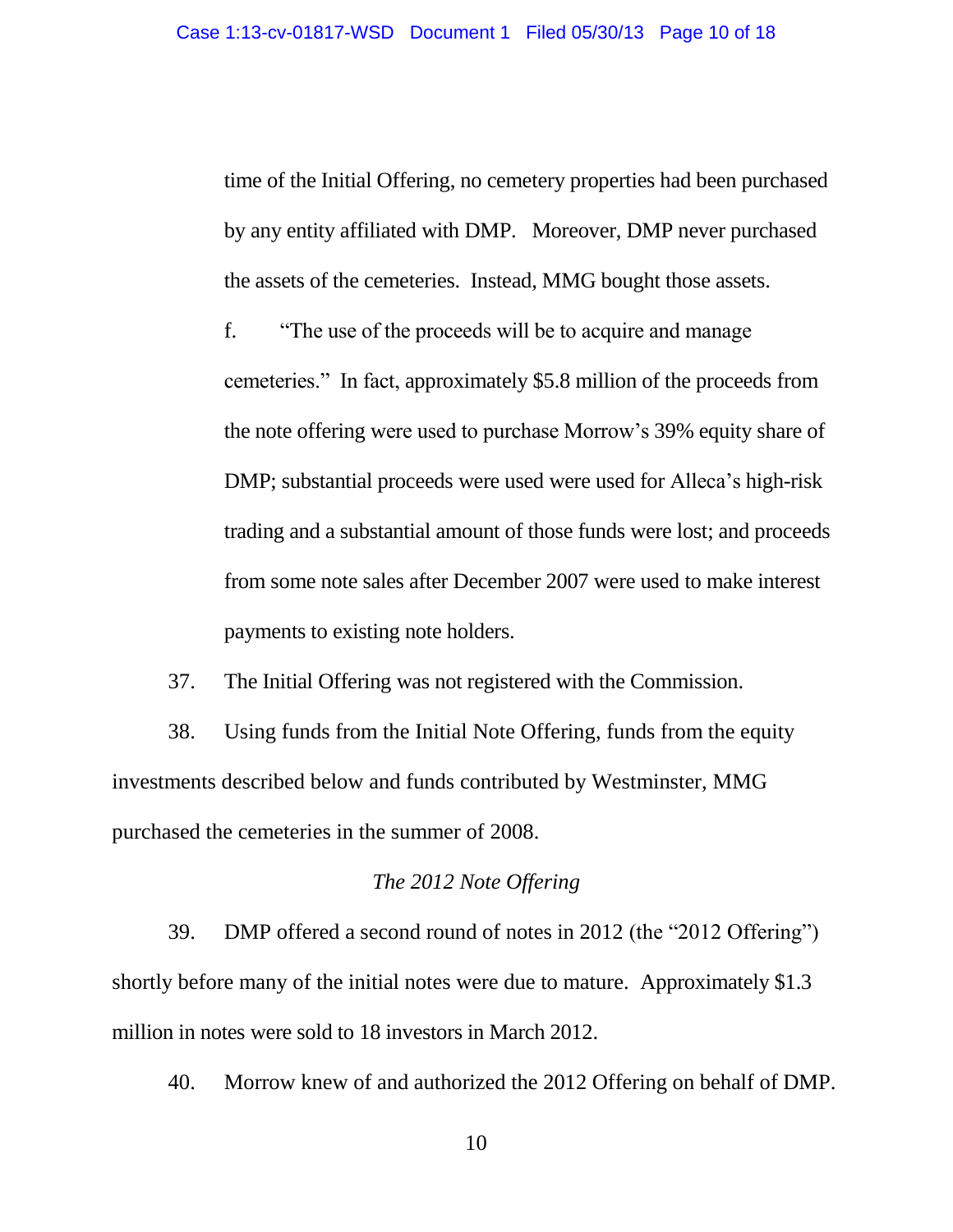41. DMP used a two page "Fact Sheet" in connection with the 2012 Offering. The Fact Sheet stated that the funds raised would be used to retire DMP's debt.

42. Proceeds of the 2012 Offering were deposited in the DMP bank account that was exclusively controlled by Morrow.

43. Proceeds from the 2012 Offering were used to make redemptions of some prior note holders.

44. The Fact Sheet misrepresented that DMP owned 28 cemeteries in the state of Michigan. In fact, DMP only owned a minority interest in MMG, which was the actual owner of the cemeteries.

45. The Fact Sheet failed to disclose that Westminster had a preference with regard to distributions from MMG's cemetery operations.

46. The Fact Sheet stated, "Since acquired, DMP management has increased sales over 120%" and "DMP is excited about continuing operations."

47. The Fact Sheet did not disclose that cemetery operations had not been profitable or that DMP and Westminster had been required to satisfy ongoing capital calls in order to fund operations.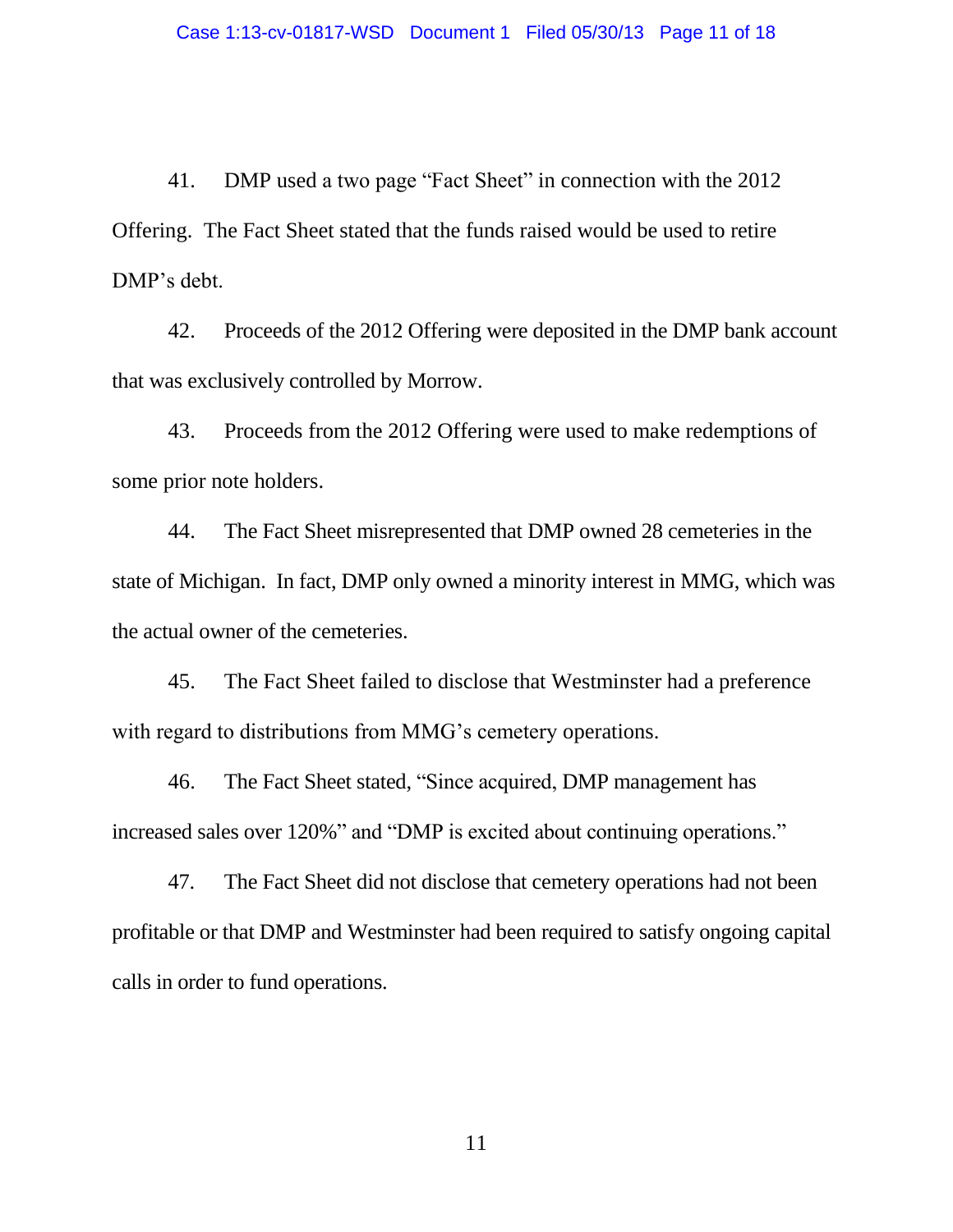## **THE EQUITY INVESTMENTS**

48. In addition to the note offerings, DMP raised approximately \$4.5 million from four investors in return for a combined equity interest of 61% in DMP.

49. Morrow personally solicited at least some of the equity investments.

50. Morrow misrepresented to some of the equity investors that DMP had no debt. In fact, DMP had substantial debt given the note offerings.

51. Morrow told the equity investors that he had personally borrowed a portion of the supposed \$5.8 million shown as his "capital contribution."

52. In fact, Morrow used the proceeds from the note offering to purchase his equity interest. Morrow did not execute any form of note evidencing his "loan" from DMP.

### **COUNT I—FRAUD**

# **Violations of Section 17(a)(1) of the Securities Act [15 U.S.C. § 77q(a)(1)]**

53. Paragraphs 1 through 52 are hereby realleged and incorporated herein by reference.

54. Between in or around 2007 and the present, the Defendants, in the offer and sale of the securities described herein, by the use of means and instruments of transportation and communication in interstate commerce and by use of the mails,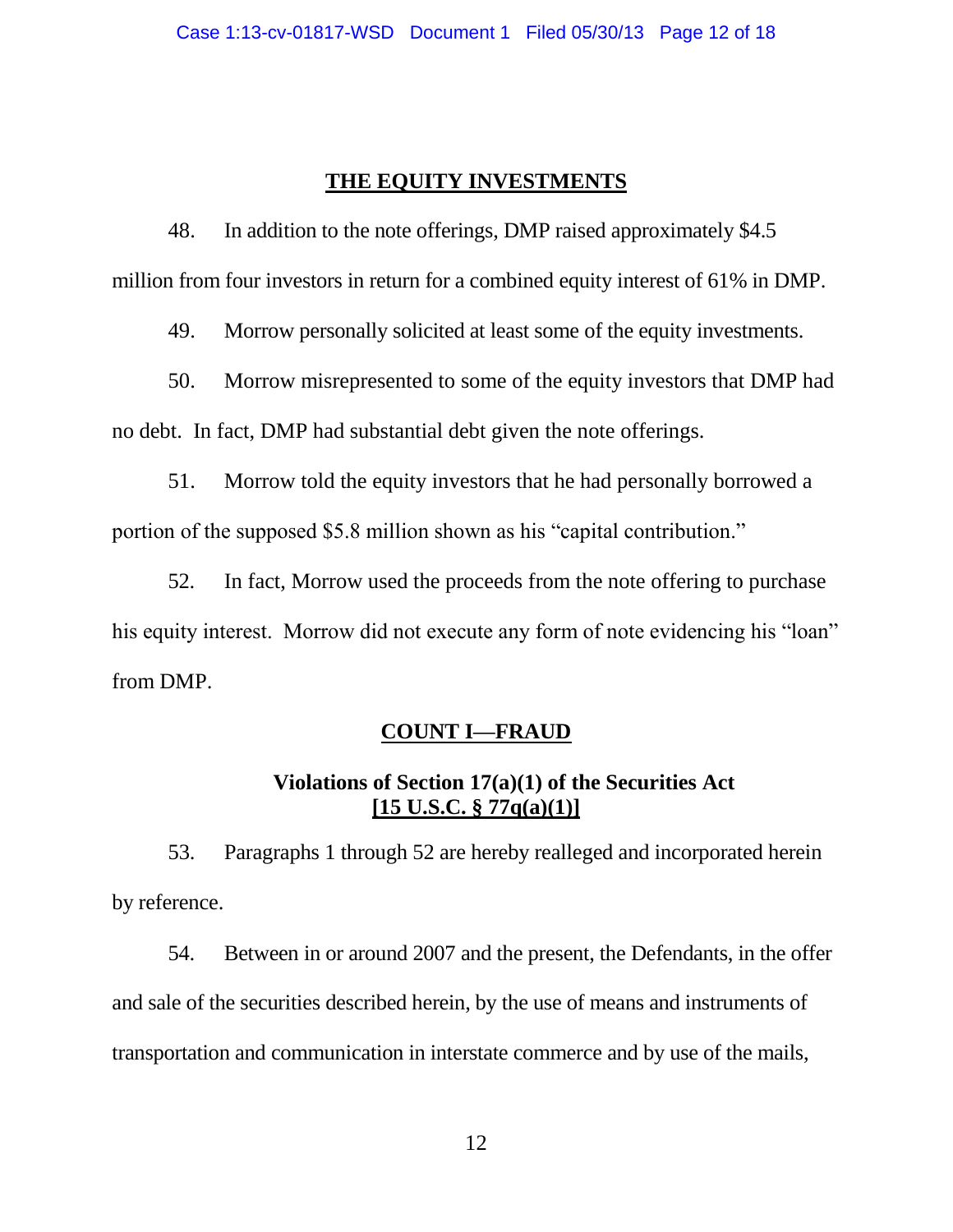directly and indirectly, employed devices, schemes and artifices to defraud purchasers of such securities, all as more particularly described above.

55. Defendants knowingly, intentionally, and/or recklessly engaged in the aforementioned devices, schemes and artifices to defraud.

56. While engaging in the course of conduct described above, Defendants acted with scienter, that is, with an intent to deceive, manipulate or defraud or with a severe reckless disregard for the truth.

57. By reason of the foregoing, Defendants, directly and indirectly, have violated and, unless enjoined, will continue to violate Section 17(a)(1) of the Securities Act [15 U.S.C. § 77q(a)(1)].

## **COUNT II—FRAUD**

## **Violations of Sections 17(a)(2) and 17(a)(3) of the Securities Act [15 U.S.C. §§ 77q(a)(2) and 77q(a)(3)]**

58. Paragraphs 1 through 52 are hereby realleged and incorporated herein by reference.

59. Between in or around 2007 and the present, the Defendants, in the offer and sale of the securities described herein, by use of means and instruments of transportation and communication in interstate commerce and by use of the mails, directly and indirectly: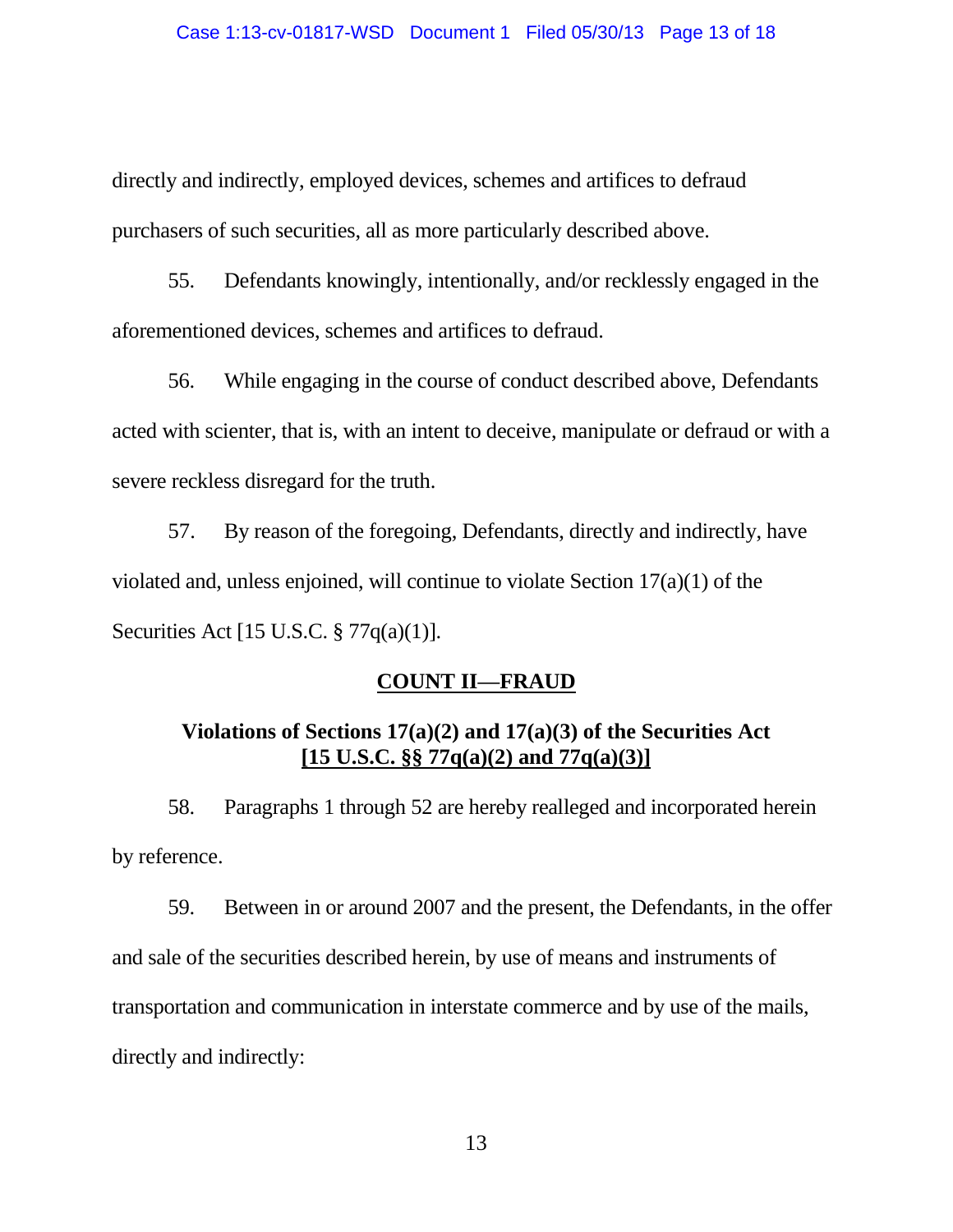a. obtained money and property by means of untrue statements of material fact and omissions to state material facts necessary in order to make the statements made, in light of the circumstances under which they were made, not misleading; and

b. engaged in transactions, practices and courses of business which would and did operate as a fraud and deceit upon the purchasers of such securities; all as more particularly described above.

60. By reason of the foregoing, Defendants, directly and indirectly, have violated and, unless enjoined, will continue to violate Sections 17(a)(2) and 17(a)(3) of the Securities Act [15 U.S.C. §§ 77q(a)(2) and 77q(a)(3)].

## **COUNT III – FRAUD**

# **Violations of Section 10(b) of the Exchange Act [15 U.S.C. § 78j(b)]and Sections (a), (b), and (c) of Rule 10b-5 thereunder [17 C.F.R. § 240.10b-5 (a), (b), and (c)]**

61. Paragraphs 1 through 52 are hereby re-alleged and are incorporated herein by reference.

62. Between in or around 2007 and the present, Defendants, in connection with the purchase and sale of securities described herein, by the use of the means and instrumentalities of interstate commerce and by use of the mails, directly and indirectly: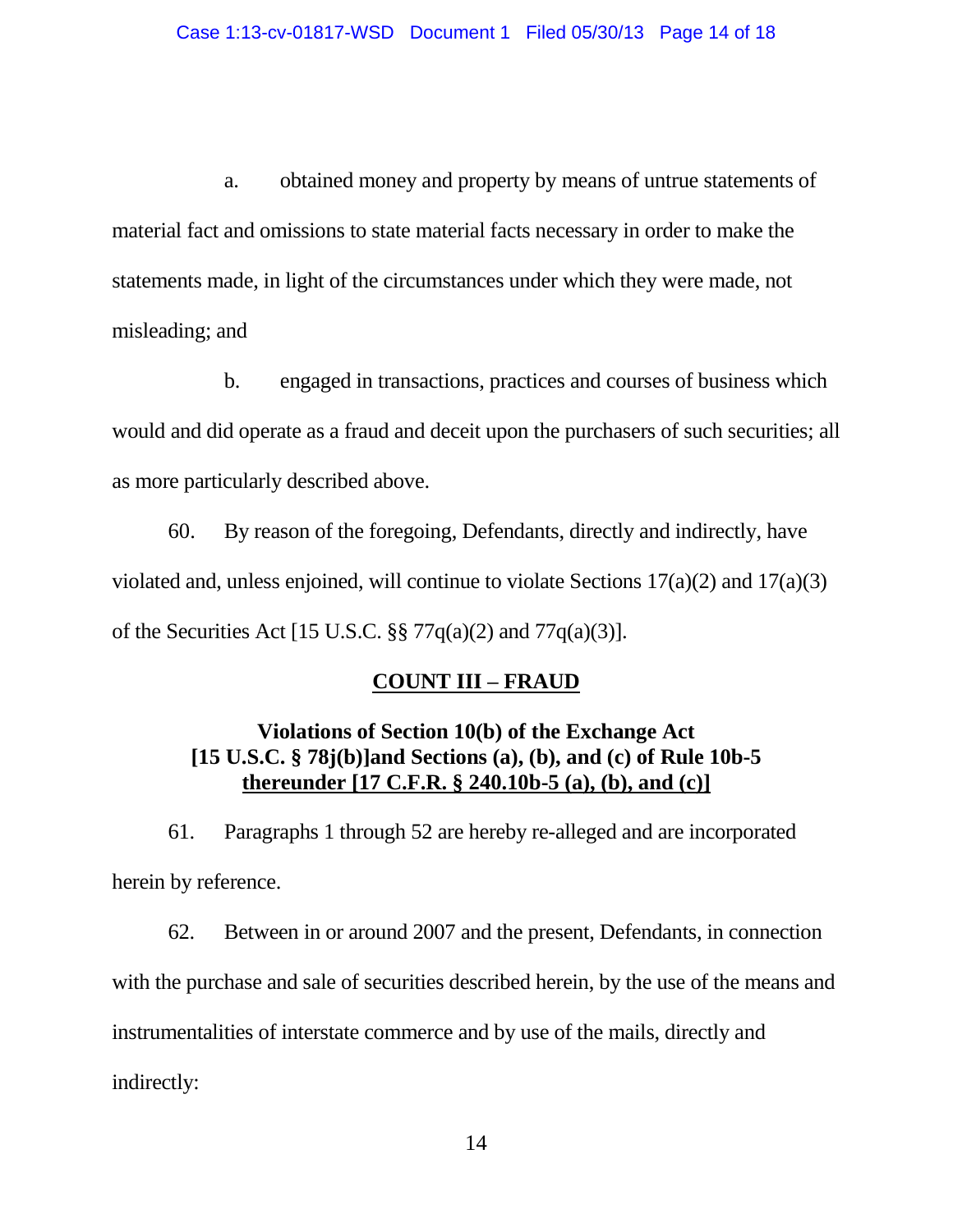a. employed devices, schemes, and artifices to defraud;

b. made untrue statements of material facts and omitted to state material facts necessary in order to make the statements made, in light of the circumstances under which they were made, not misleading; and

c. engaged in acts, practices, and courses of business which would and did operate as a fraud and deceit upon the purchasers of such securities; all as more particularly described above.

63. Defendants knowingly, intentionally, and/or recklessly engaged in the aforementioned devices, schemes and artifices to defraud, made untrue statements of material facts and omitted to state material facts, and engaged in fraudulent acts, practices and courses of business. In engaging in such conduct, Defendants acted with scienter, that is, with an intent to deceive, manipulate or defraud or with a severe reckless disregard for the truth.

64. By reason of the foregoing, Defendants, directly and indirectly, have violated and, unless enjoined, will continue to violate Section 10(b) of the Exchange Act [15 U.S.C. § 78j(b)] and Sections (a), (b), and (c) of Rule 10b-5 thereunder [17 C.F.R.  $\S$  240.10b-5(a), (b), and (c)].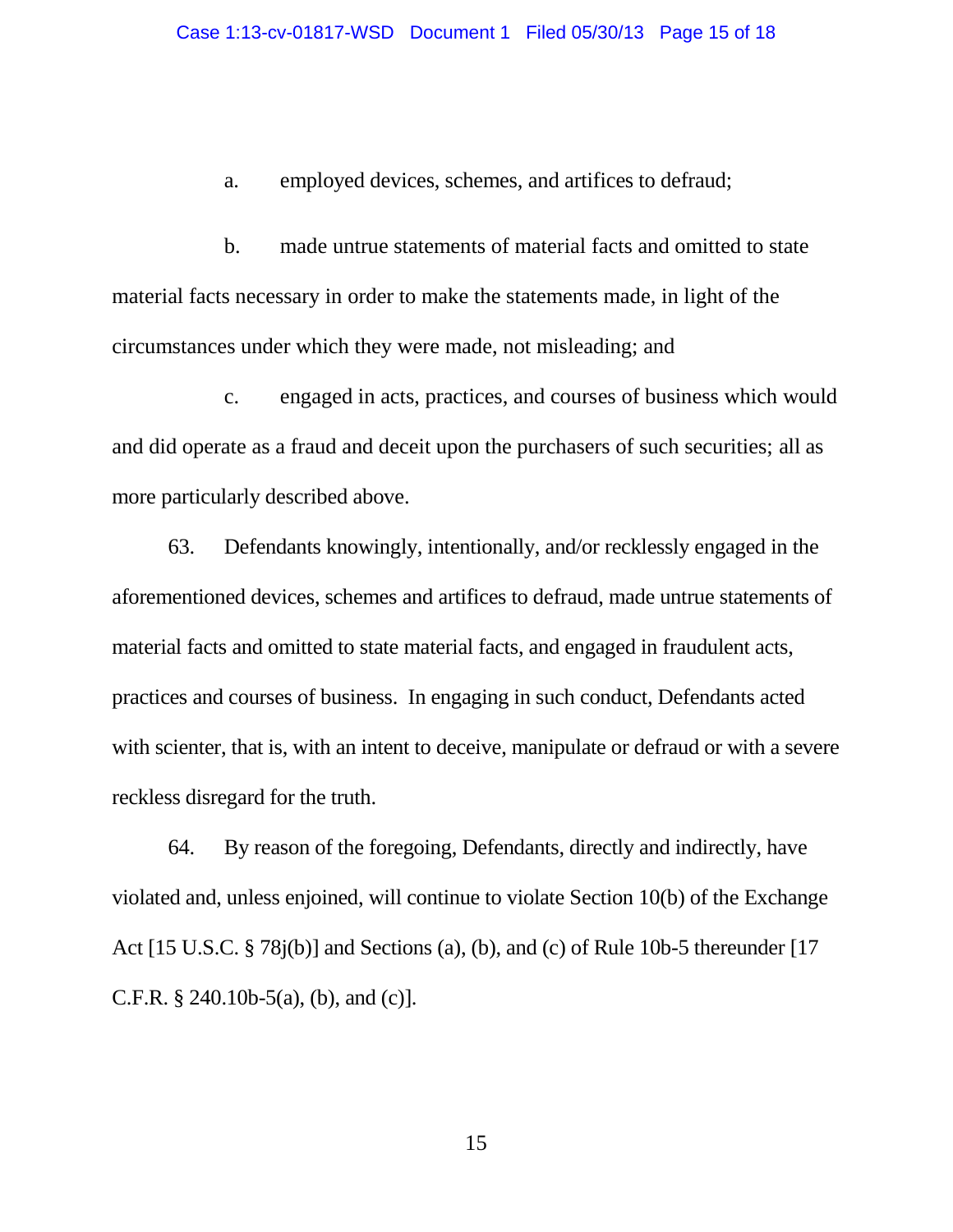### **COUNT IV – UNREGISTERED OFFERING SECURITIES**

## **Violations of Sections 5(a) and 5(c) of the Securities Act [15 U.S.C. §§ 77e(a), 77e(c)]**

65. Paragraphs 1 through 52 are hereby realleged and are incorporated herein by reference.

66. Defendants offered and sold securities during the Initial Offering.

67. Defendants used interstate transportation, communication or mails in connection with the Initial Offering.

68. At the time of the Initial Offering, no registration statement was in effect as to the securities offered and sold.

69. The Initial Offering was not exempt from registration.

70. By reason of the foregoing, Defendants have violated and, unless enjoined, will continue to violate Sections 5(a) and 5(c) of the Securities Act [15 U.S.C. §§ 77e(a) and 77e(c)].

## **PRAYER FOR RELIEF**

WHEREFORE, Plaintiff Commission respectfully prays for:

### **I.**

A permanent injunction enjoining Defendants, their officers, agents, servants, employees, and attorneys from violating, directly or indirectly, Section 10(b) of the Exchange Act  $[15 \text{ U.S.C.} \$   $[78 \text{ j(b)}]$  and sections (a), (b), and (c) of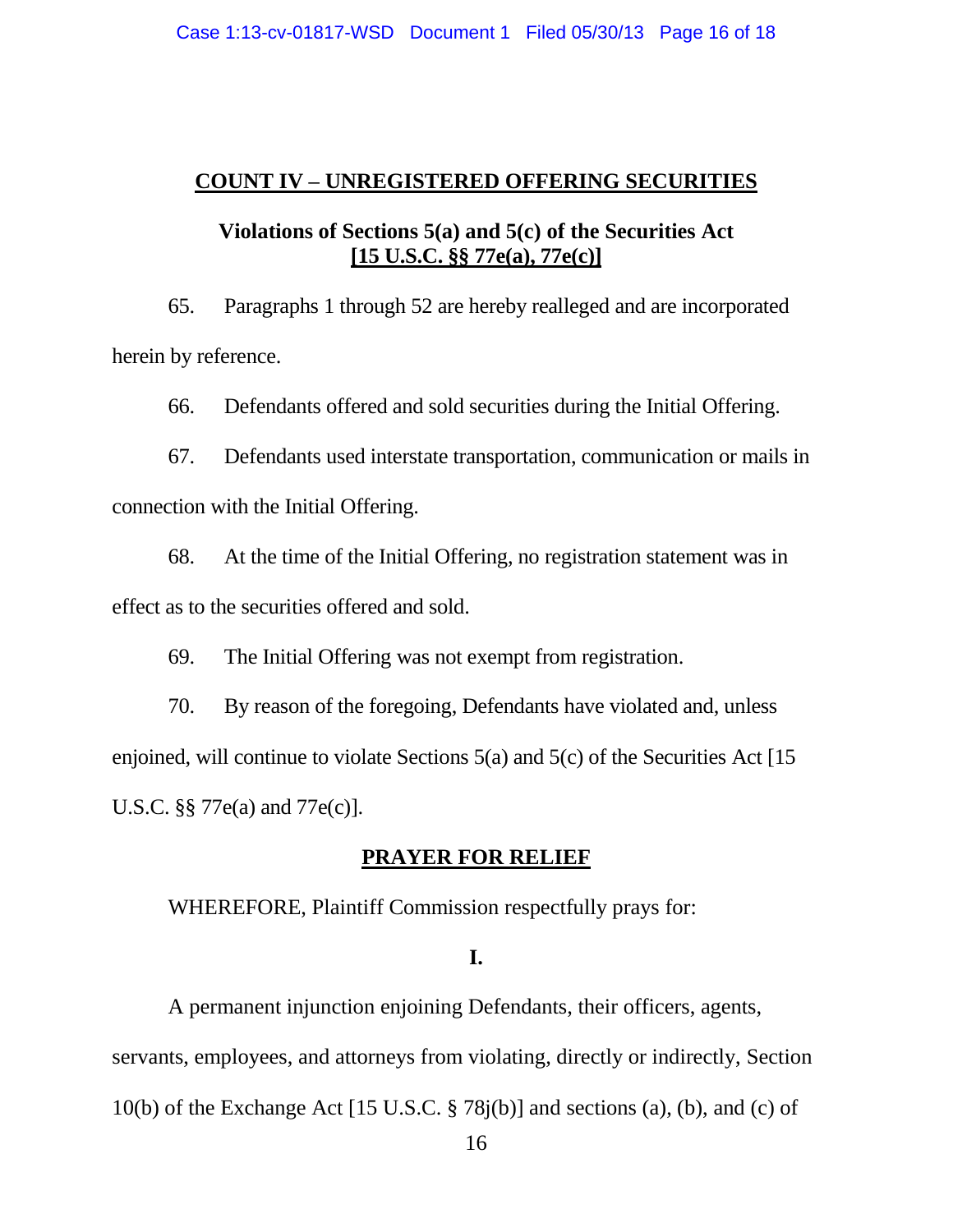Rule 10b-5 thereunder [17 C.F.R. § 240.10b-5(a), (b), and (c)], Sections 17(a)(1),  $17(a)(2)$ , and  $17(a)(3)$  of the Securities Act of 1933 ("Securities Act") [15 U.S.C. §§ 77 $q(a)(1)$ , 77 $q(a)(2)$ , and 77 $q(a)(3)$ ], and Sections 5(a) and 5(c) of the Securities Act [15 U.S.C. §§ 77e(a), 77e(c).

#### **II.**

An order requiring disgorgement by Defendants of all ill-gotten gains or unjust enrichment with prejudgment interest, to effect the remedial purposes of the federal securities laws.

#### **III.**

An order pursuant to Section 20(d) of the Securities Act [15 U.S.C. § 77t(d)] and Section 21(d)(3) of the Exchange Act [15 U.S.C. §78u(d)(3)] imposing civil penalties against Defendants.

### **IV.**

Such other and further relief as this Court may deem just, equitable, and appropriate in connection with the enforcement of the federal securities laws and for the protection of investors.

#### **JURY DEMAND**

Plaintiff hereby demands a jury trial as to all issues so triable.